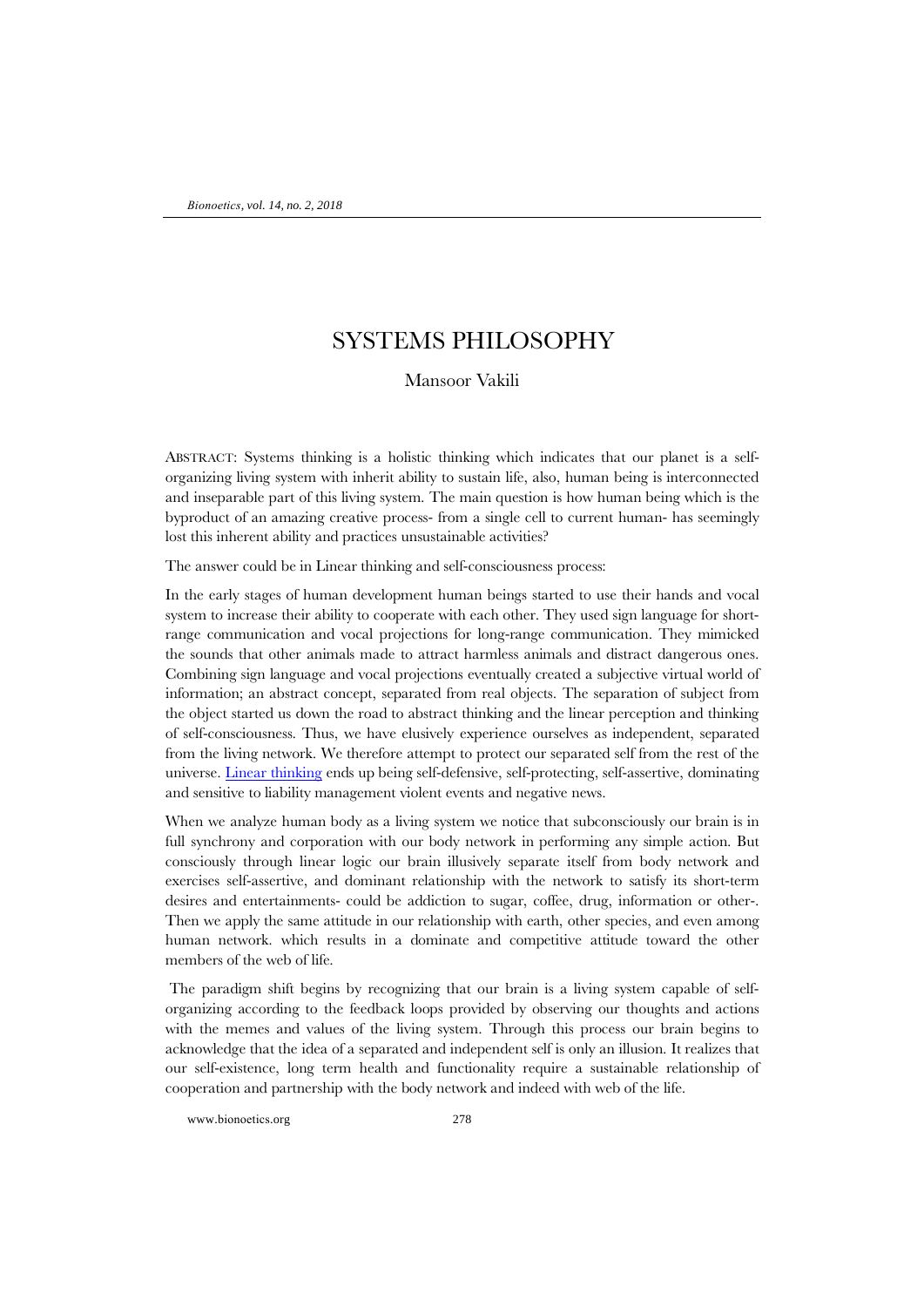Digital age is characterized by exponential rate of change, uncertainty and trending away from predictability and stability toward the emergence of a new system. The emerging paradigm shift requires a holistic approach intrinsic to spiritual tradition, as well as to nonlinear theories such as quantum mechanics, systems theory, networking theory, chaos theory and fractal geometry. It will unify science and spirituality, right and left brain, masculine and feminine, and provide universal memes and values applicable to any relationship or process at any scale.

KEYWORDS: Living systems; Living universe; Nonlinear systems; Linear systems; Linear thinking; Systems thinking; Linear relationships; Systemic relationships; Network hubs; Living planet; Sustainability; Digital era; Emergence; Paradigm shift; Systems thinking and spirituality

The main goal of systems philosophy is to argue that we are residing in a selforganizing living system (our planet and the universe) with an inherent capability to sustain life. Living systems are cognitive systems with an inherent tendency to structure themselves in nonlinear network patterns capable of performing highly complex functions with minimum effort. There is a deeper simplicity within the living world. Observations suggest that humans have developed two different perceptions, thinking (logic), and relationships. Linear thinking which started with human self-awareness process is analytical, deterministic, judgmental, reductionist, masculine and materialistic, while nonlinear thinking (systems or networking thinking) is intuitional, observant, nonjudgmental, holistic, feminine and spiritual.

Human beings are an interconnected and inseparable part of this non-linear living system, but when we participate with linear relationships -which is rooted in our linear perception, and thinking- in a nonlinear living world our practice becomes unsustainable. First, we practice this unsustainable linear relationship in our body network, then we practice it in human network and any other networks - like our planet network- that we are engaged with. The nonlinear nature of the digital era is an indication of the emergence of the planets ongoing process of self-awareness and selforganization. For humanity to synchronize with this process we must simply look to systems theory, network theory, and mystic tradition (which provide the essential and universal behavioral patterns-relationships- of living systems) as guidelines for harmonic and creative relationship with our living planet and living universe. To further understand this, we will explore the following topics:

- Linear and non-linear systems: what kind of systems are called living systems?
- Do nonlinear theories support the notion of our planet and universe as a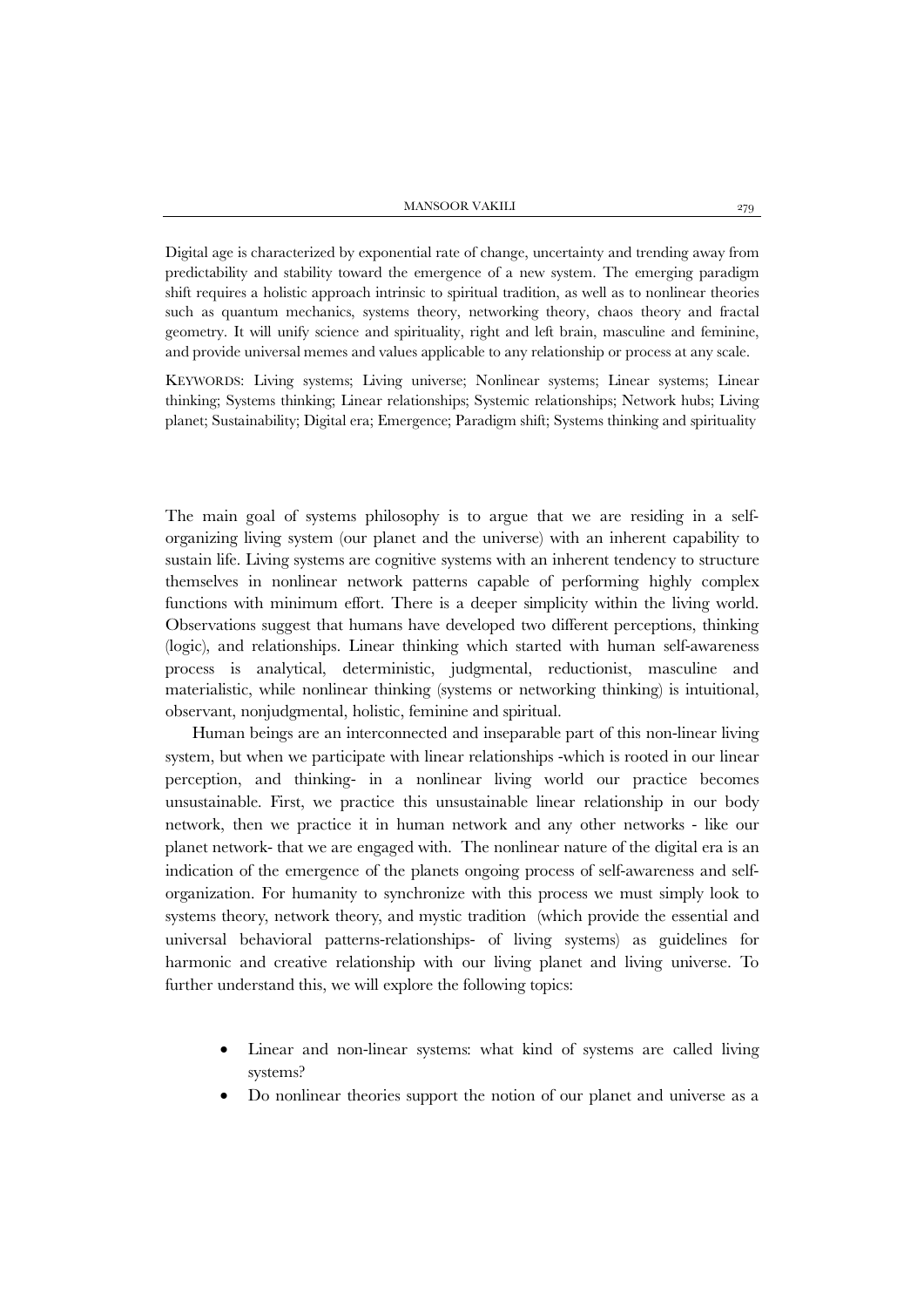living system?

- What are the components of the living universe and how can it make such complexity through simple actions?
- The process of Human self-consciousness and development of linear, analytical, thinking and linear perception.
- Is the Digital age a transformation era?
- Systemic observation of the process of a paradigm shift and the human body as a living systems metaphor
- Our brain is a self-organizing living system
- How can the Internet as a self-sustainable network provide guidelines for the process of sustainability in the human network?

## 1. LINEAR AND NON-LINEAR SYSTEMS: WHAT KIND OF SYSTEMS ARE LIVING SYSTEMS?

According to systems theory living systems are structured in nonlinear network patterns. Nonlinear systems (networks) perform far away from equilibrium at the chaotic zone while linear systems (networks) perform at equilibrium with local stability. Consequently, linear systems or equations, become predictable and modular in such a way that they can be broken into pieces. Each piece can be analyzed separately and solved, and all the separate answers can be recombined (latterly added back together) to give the correct answer to the original problem. In linear systems, the whole is exactly equal to the some of the parts, and causes are proportional to effects.

Nonlinear systems perform at the chaotic zone to become self-organizing emerging systems with fractal dimensions in such a way that the behavioral patterns of the elements and the whole system are in synchronization. All members of nonlinear networks implement their assets in cooperation and partnership to achieve the longterm goals of the whole network, creating a whole that is greater than the sum of the parts. The nonlinear process creates a cognitive system with a higher level of functionality, information content, efficiency, and creativity. Nonlinear systems are emerging systems with a high level of interdependency, inter-connectivity and unpredictability that operate at the chaotic zone where there is no proportionality between cause and effect.

In alignment with the basis of these two different models, human minds have developed linear and nonlinear perception and eventually linear thinking (or logic) and nonlinear thinking (systems thinking or network thinking). To define the essential characteristic of these perceptions and their corresponding logic we need to examine their mathematical forms further. As explained in Chapter 6, "the mathematics of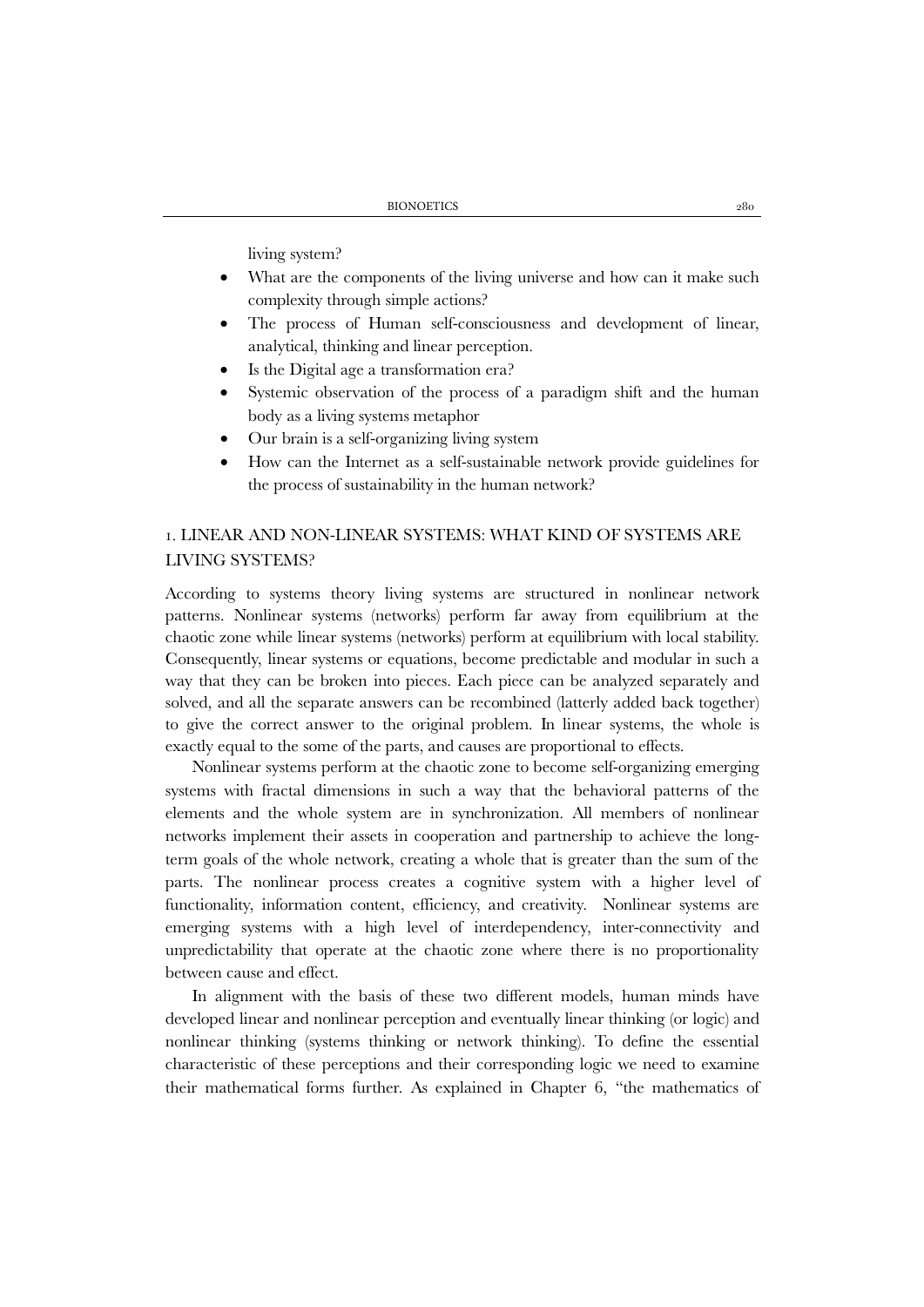complexity" of "The Web Of life" by Fritjof Capra, the shift from linear mathematics to nonlinear (or systems dynamic) mathematics is a shift from object to relationship, from substance to pattern, and from quantity to quality. In addition, since we are dealing with a dynamic system it is a shift from rigidity to flexibility (most notable in the topological equivalent of the shapes compared to Euclidian equivalent). Furthermore because of the universality and multidisciplinary of self-organizing process and its fractal nature, it is a shift from complexity to simplicity which has been explained in following paragraph,

"In the world of linear equations, we thought we knew that systems described by simple equations behaved in simple ways, while those described by complicated equations behaved in complicated ways. In the nonlinear world-which includes most of the real world, as we begin to discover-simple deterministic equations may produce an unsuspected richness and variety of behavior" (Fritjof Capra, page 123, *The Web Of Life*).

We have discovered that the behavior of chaotic systems is not merely random but shows a deeper level of pattern structured order guided by its own strange attraction. Therefore, the above universal characteristics of nonlinear systems which we summarized as creativity, efficiency, qualitative, simplistic, flexible and cognitive, can function as the strange attractors of the nonlinear digital era. The paradigm shift should be consistent with the characteristics of behaviors of living systems.

## 2. DO NONLINEAR THEORIES SUPPORT THE NOTION OF OUR PLANET AND UNIVERSE AS A LIVING SYSTEM?

Our observations indicate that all-natural phenomena, including vegetation, clouds, coast lines, galaxies, etc., have fractal shapes. The fractal is the geometry of chaos, which is the zone where the self-organizing process of living systems takes place. Furthermore, the universe is essentially made of dancing energy and information that both behave nonlinearly (according to quantum mechanics and the Internet as an informational network), which is consistent with the behavioral pattern of living systems.

There is a long tradition of using pinnacles of science and its corresponding technology as a metaphor for the universe. In ancient Greece, geometry, surveying equipment and musical instruments were the science and technological wonders of the age, and Greeks regarded the cosmos as a manifestation of geometric relationships and musical harmony. In the mechanistic science of the seventeenth century, clockwork was some of the most complex technology, and Newton described a deterministic clockwork universe, with time as an infinitely precise parameter that gauged all cosmic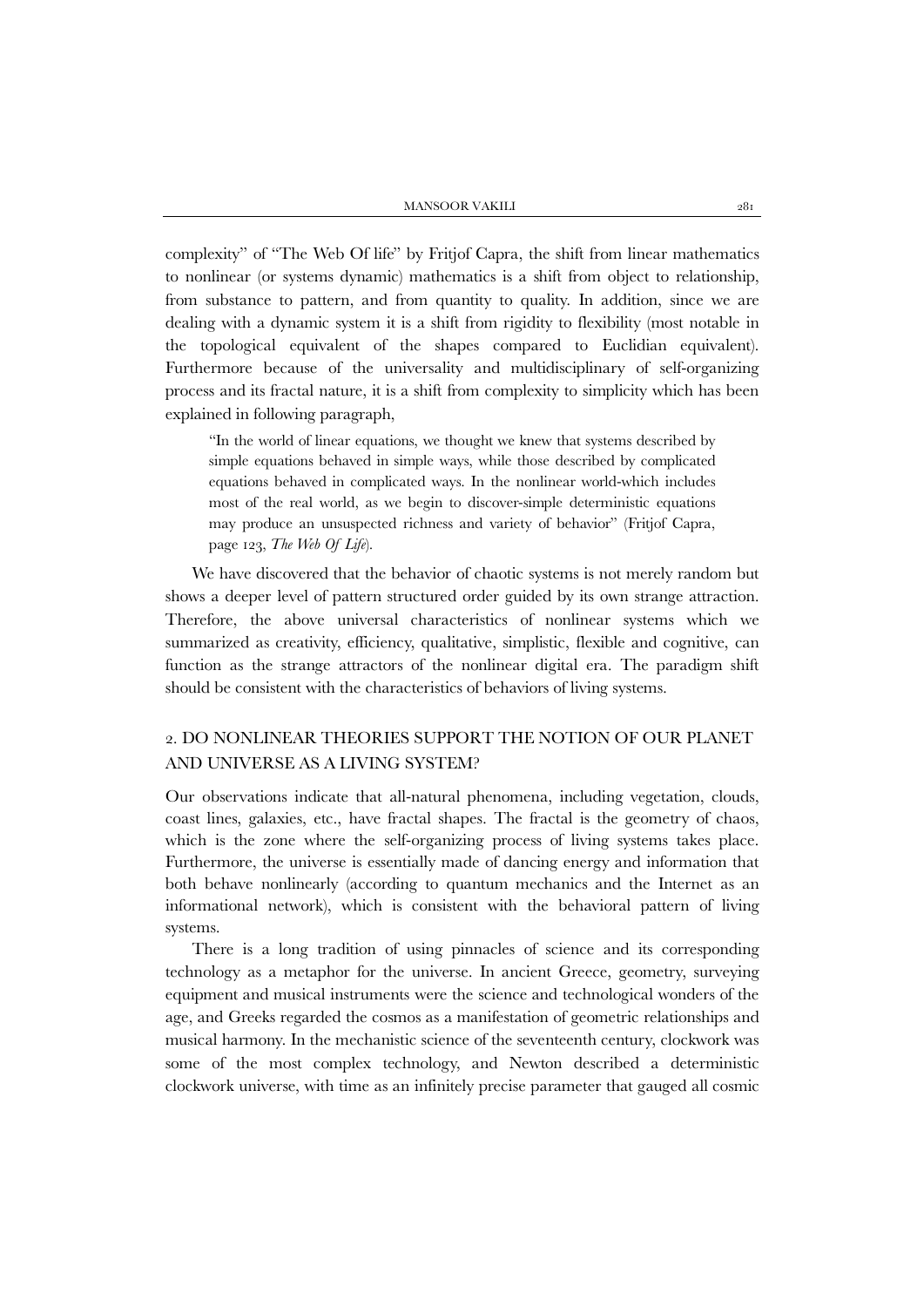change. In the nineteenth century, with advancements in thermodynamics and entropy, and development of the steam engine, Clausius, Von Helmholtz, Boltzmann, and Maxwell described the universe as a gigantic entropy-generating heat engine, sliding inexorably to a cosmic heat death. The last decades have been dominated by the development of computer science and information technology, resulting in the proposition of the metaphor of the universe as a gigantic computer by Seth Lloyd, Gregg Braden, among others.

Now, the combination of nonlinear theories and advancements in bio-mimicry and digital technologies have provided a new metaphor of the universe as a living system. Even though Gaia theory has been accepted among some scientists since the 1970's, until now, recent advances in non-linear theories like quantum mechanics, networking theory and system theory have not been applied to our understanding of the Earth as a living system.

On the other hand, spiritual thinkers are paying less attention to Gaia theory and the emerging living universe metaphor, which is consistent with most spiritual traditions. If we can consider the wisdom traditions and mystical experiences as an inseparable part of human knowledge, then they are indicating that the universe is a living system too. Even monotheistic traditions believe that humanity is made as an image of the divine, therefore if we are a living system then the divine is a living system too.

## 3. WHAT ARE THE COMPONENTS OF THE LIVING UNIVERSE AND HOW CAN IT MAKE SUCH COMPLEXITY THROUGH SIMPLE ACTIONS?

Observations of the planet indicate that the universe can create amazing complex systems through simple actions and is made of dancing energy (as explained in the quotation below). The question is what type of information pattern is imbedded in the dancing energy that gives it cognitive and creative functions?

"This shift in paradigm thinking in science concerns a shift from thinking in terms of structure to thinking in terms of process. In the old paradigm, it was thought that there were fundamental structures, and then there were forces and mechanisms through which these interacted, which gave rise to process. In this old paradigm, it was the structure that determined the processes. In the new paradigm, we think that process is primary, that every structure we observe is a manifestation of an underlying process. This process thinking came into physics with Einstein's relativity theory. The recognition that mass is a form of energy eliminated the concept of a material substance from science, and with it also that of a fundamental structure. Subatomic particles are not made of any material stuff; they are patterns of energy. Energy, however, is associated with activity, with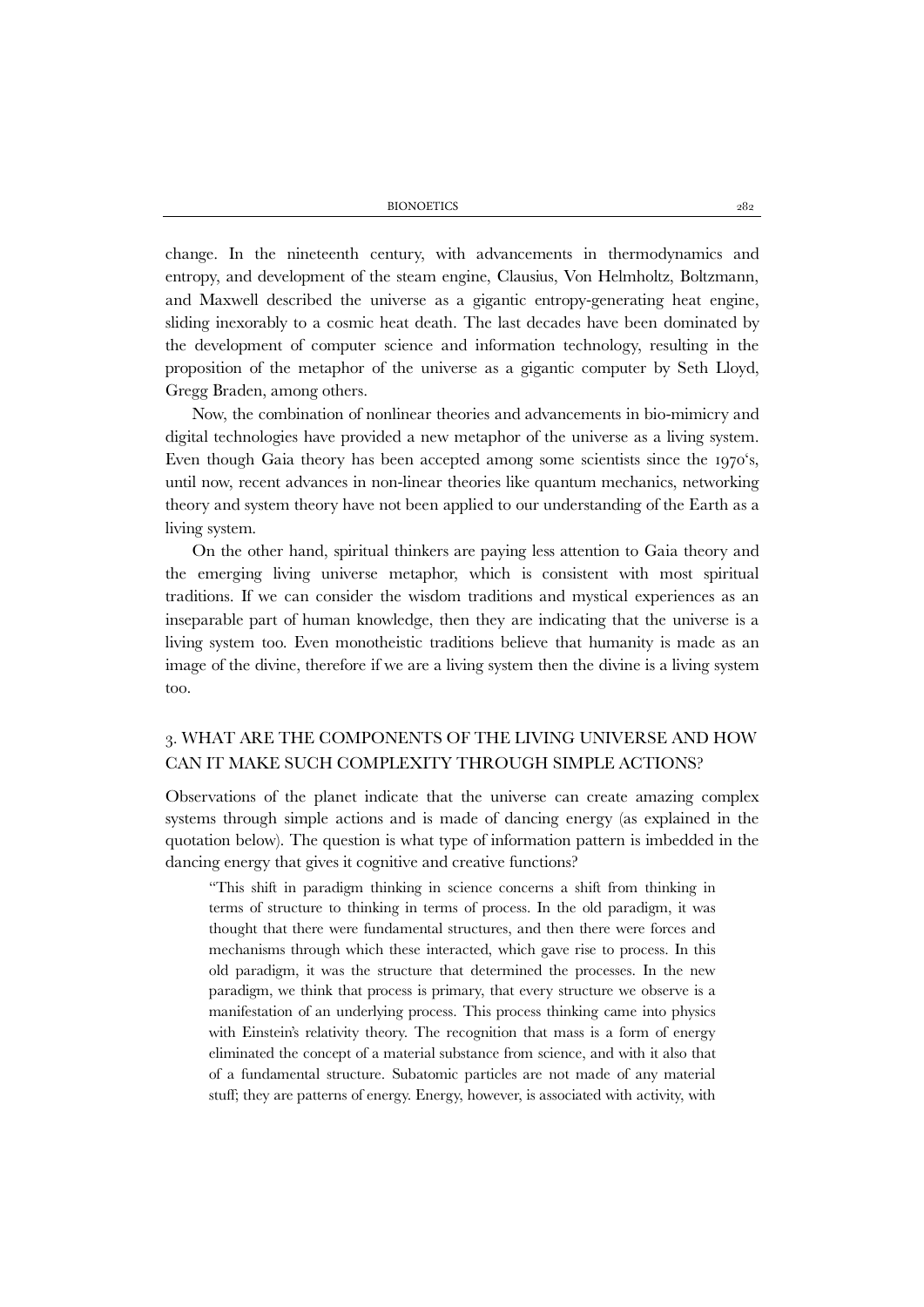processes, and this implies that the nature of subatomic particles is intrinsically dynamic. When we observe them, we never see any substance, nor any fundamental structure. What we observe are dynamic patterns continually changing into one another  $-$  a continuous dance of energy." (Fritjof Capra, page 330, *The Tao of Physics*).

The dancing energy has a pattern of information that is everywhere. Each creature on Earth is composed of information; information sits at the center of our cells and rattles around in our brains. Every particle in the universe, every electron, every atom, every star, and each one of the countless galaxies in the heavens is packed full of information.

When dancing energy experiences local partial stability, it performs as particles. Due to the inherent information pattern that particles carry they can engage with other particles in a nonlinear manner to create self-organizing nonlinear networks. This type of organization provides them with fractal dimensions and the potential to sync with other members of the network to create a whole that has functionality and information content greater than the sum of its components. Every nonlinear network also has the same inherent tendency to engage with other networks to create larger nonlinear networks with highly advanced functionality and information content.

We observe this fractal hierarchy of networking processes which provides a universal cognitive process with unlimited creativity and efficiency from subatomic particles, molecules, proteins, cells, human organs and our body network, to the human, planet, solar, and galaxy networks. When we travel upward in this cognitive hierarchy we observe higher functionality at each tier and information content capable of guiding its sub-networks to achieve its cognitive goal. The higher knowledge that each network is creating acts as guidance for the network members. When we consider the earth as a living network it has greater knowledge and higher goals than those of its sub-networks, (like the human network) and it tries to communicate and guide the human network.

The nonlinear pattern of organization is the main source of the systems creativity and makes it capable of organizing itself in nonlinear network patterns without any central command, a web without spider. Or the spider could be the inherent patron of information that dancing energy carries with it (for more information on this universal pattern see the [mathematical application\)](http://digital-age-transformation-era.com/mathematics.html).

# 4. THE PROCESS OF HUMAN SELF-CONSCIOUSNESS AND THE DEVELOPMENT OF LINEAR, ANALYTICAL, THINKING AND LINEAR PERCEPTION:

The partial stability and equilibrium of our immediate surroundings and the orderly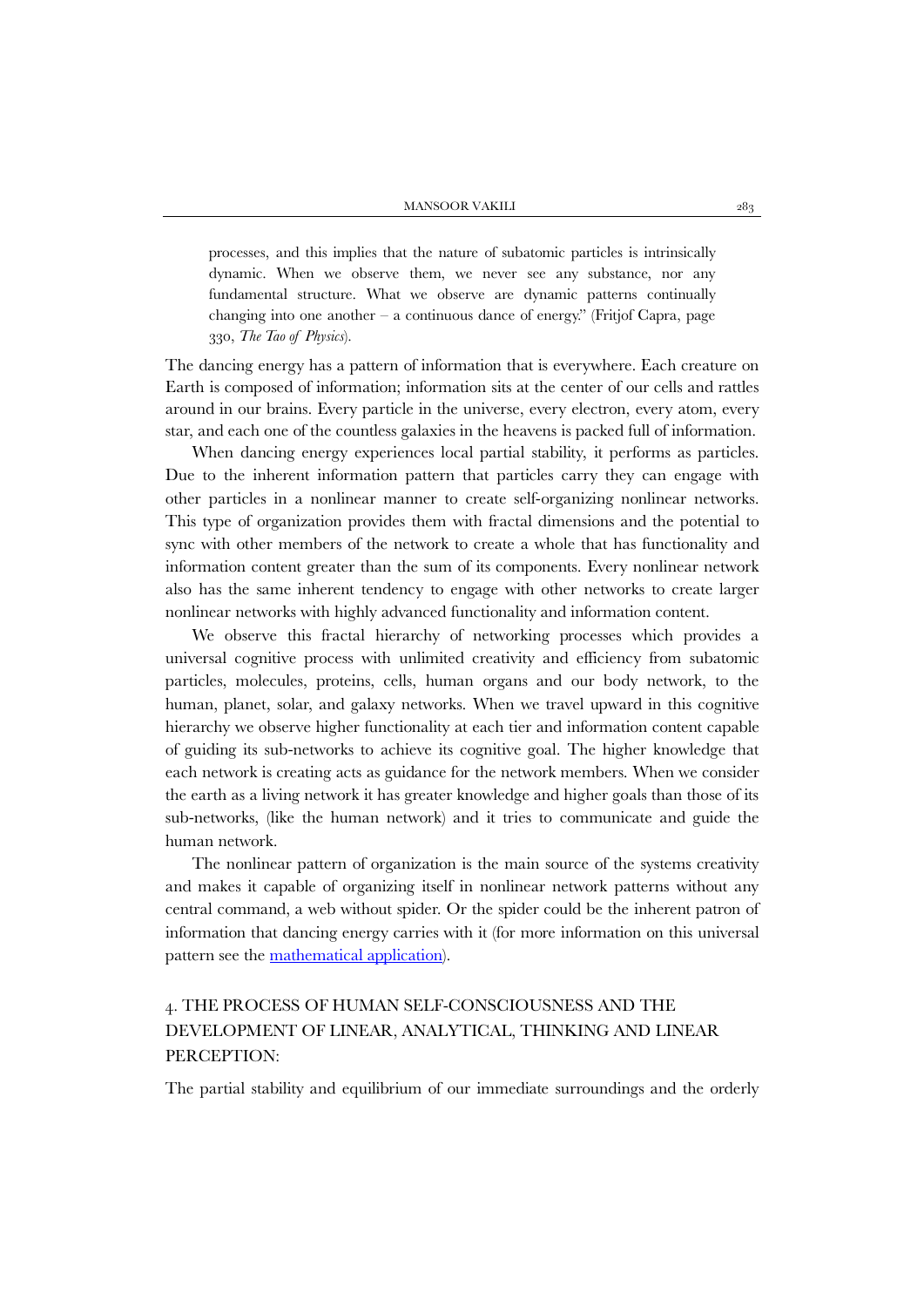natural cycles on the human scale have helped human beings to gradually develop a linear model of the world based on order and stability and eventually a linear logic (or thinking) which has been the dominant way of thinking, especially in the last two centuries. In the early stages of human development, human beings started to use their hands and vocal system to increase their ability to cooperate with each other. They used sign language for short-range communication and vocal projections for longrange communication. They mimicked the sounds that other animals made to attract harmless animals and distract dangerous ones. Combining sign language and vocal projections eventually created a subjective virtual world of information; an abstract concept, separated from real objects. The separation of subject from the object started us down the road to abstract thinking and the linear perception and thinking of selfconsciousness. Thus, we have elusively experience ourselves as independent, separated from the living network. We therefore attempt to protect our separated self from the rest of the universe. Linear thinking is self-defensive, self-protecting, self-assertive, dominating and biased to liability management resulting in violence and negativity.

Linear systems are reductionist and deterministic systems which provide predictability and certainty, when we analyze an event we reduce it to a few dominant causes (the inherit tendency towards power law distribution always provides a few dominant causes in any event) and neglect most insignificant factors. Focusing on major factors of an event along with the proportionality of cause and effect in linear systems provides certainty and makes linear thinking a judgmental logic. When we are judging a person, or an event, the self-assertive and quantitative nature of linear thinking does not allow us to be observant and aware of those behaviors in our actions or value systems as long as they are quantitatively insignificant. Therefore, linear thinking does not give us a chance to cognitively enhance and purify our acts and values. In contrast, systems thinking is based on the behaviors of living systems that perform at the chaotic zone (where there is no proportionality of cause and effect), which makes systems thinking observant and nonjudgmental.

Linearity is an approximation to a nonlinear reality; order equips linear logic with predictability, determinism, certainty and a sense of control over outside events. Certainty provides a deterministic tool to make judgments that lead us to abstract belief systems. Since our linear logic is based on the proportionality of cause and effect, the chaos and uncertainty in the nonlinear world highlights the non-proportionality of cause and effect and inconsistency of our linear judgment system, including our values and beliefs and having a sense of control over events. Therefore, linear logic has a negative attitude toward chaos and change while systems thinking embraces the chaos as a stage of creativity and emergence of a higher fractal order and self-organizing process. Also, certainty brings expectation and planning, when our plans don't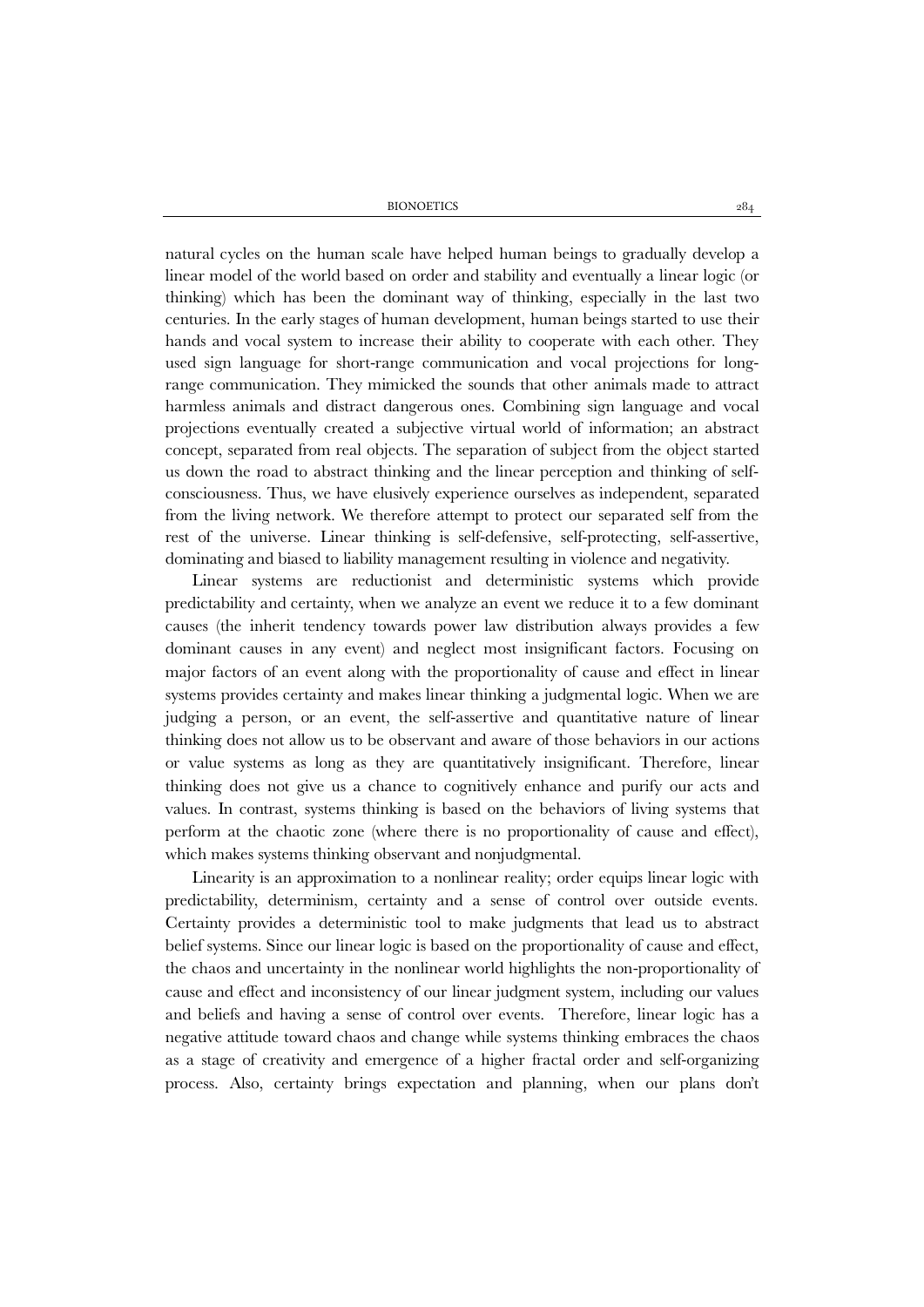manifest, and our expectations are not meet, we become obsessed with closing doors and negativity rather than paying attention to the open doors and opportunities that this so called "failure event" provide us. Linear thinking with its defensive mechanisms codes our judgment system with fear, guilt, blame, anger, negativity, violence, hopelessness, and liability management, lowering the quality of information processing in chaotic events and challenges. This indicates the limitations and insufficiency of linear logic and signifies the necessity of a nonlinear logic and systems thinking to explain the nonlinear world.

It is very important to recognize that linear logic, reduction science and its corresponding technologies are incredibly useful tools that enabled us to achieve our current understanding of nonlinear science, the concept of the living universe, nonlinear logic, and even our realizations of its own limitations and liabilities. We use it successfully in all our routine activities, including communicating this article with its readers. The main purpose of this article is to unify linear and nonlinear thinking to achieve the ultimate potentials of our creative mind.

The perceptional shift from linear to nonlinear is a move from self-assertive to integrative, from rational to intuitive, from reductionist to holistic and from separation to connectedness. It also shifts our values, from consumption to conservation, from competition to cooperation, from quantity to quality, from domination to partnership, from rigidity to flexibility and from liability to asset management. It also shifts our state of mind, from negativity, blame, anger, revenge, violence and hopelessness to positivity, forgiveness, tolerance, peace and hope. As we shift from linear to nonlinear thinking we gain a greater ability to intuit as well as to process information analytically. Systems thinking provides a hopeful, creative, peaceful, ecologically harmonic framework to deal with a nonlinear, chaotic, digitally integrated world.

The human brain perceives and process linear and nonlinear information primarily in two different regions. As scientist Jill Bolte Taylore explains in her book *My Stroke of Insight*, our right-brain and left-brain hemispheres process information quite differently (Dividing the brain into the right and left sides is over simplification and is not a systemic approach, but the construct simplifies our discussion). The right side of our brain primarily perceives and processes information in a nonlinear manner creating a model or perception of the world that is connected to the living web of life, while the left side primarily perceives and processes information in a more analytical, linear way, creating a model or perception that separates us from it. The right brain is observant, nonjudgmental, holistic, feminine and spiritual, while the left brain is analytical, deterministic, judgmental, reductionist, masculine and materialistic.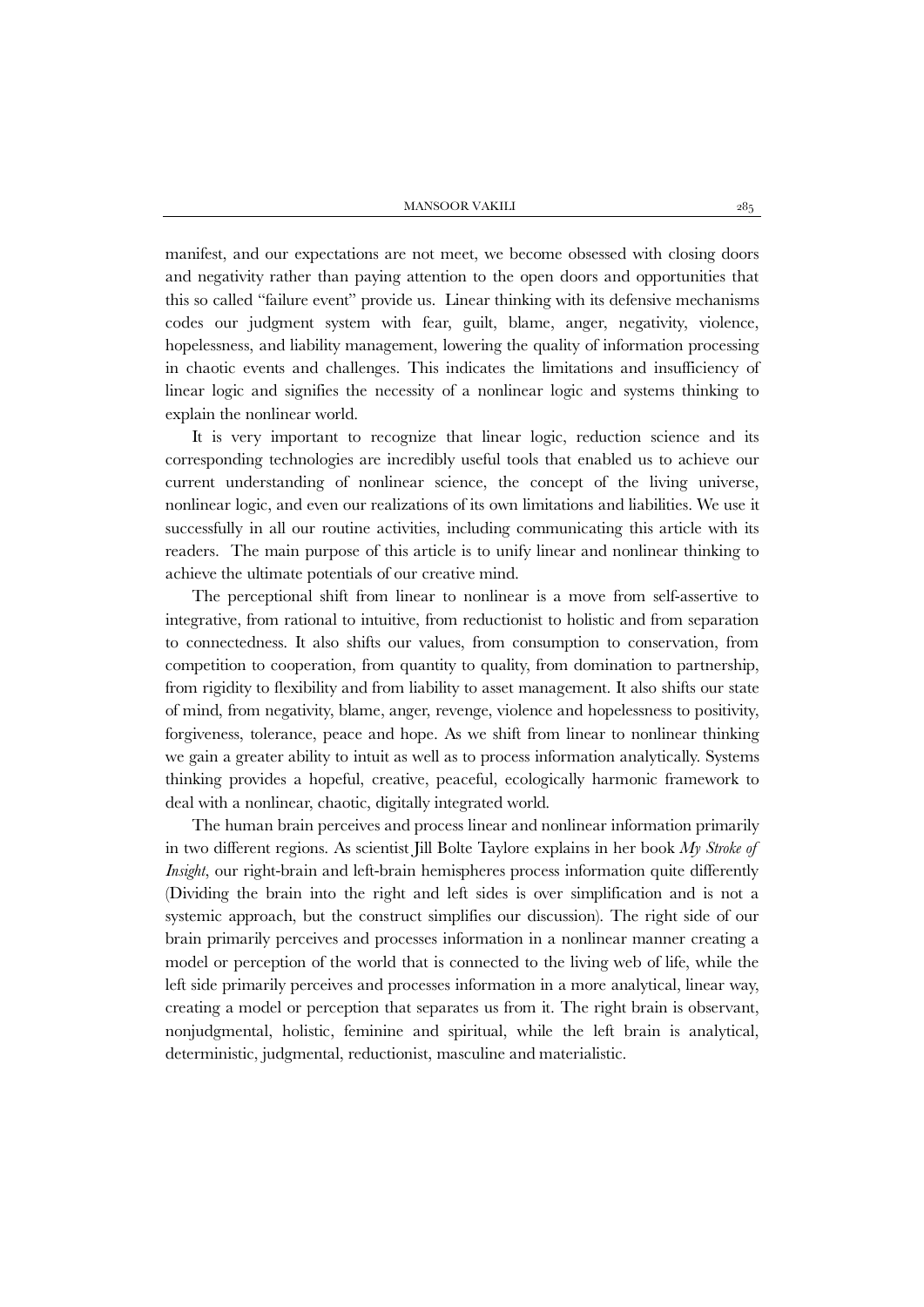#### 5. IS THE DIGITAL AGE A TRANSFORMATION ERA?

Throughout the history of the universe the rate of change, or the time from one stage of complexity to the next shortens after each progression on an astronomical, planetary and biological scale. On the human scale, the recent integration of two fundamental components of the universe, information and energy, has created the digital era, which is now exponentially accelerating the pace of change. As a result, scientific understandings and technological advancements are progressing at an astounding rate. It used to take centuries for a paradigm shift, but in the digital era it can happen in years and in the near future it will happen much faster than what we have been witnessing in the last 20 years. Every two days, we now create as much information as we created between the dawn of civilization and 2003 (according to Google CEO Eric Schmidt). Recent applications of artificial intelligence are creating cognitive programs and devices that will accelerate this process.

Since we process all our social activities through the nonlinear web of the Internet, we are witnessing an exponential acceleration of the pace of change in society, culture, economy, theoretical science, technology and ultimately, the rules of the way life functions. Most activities of the human network (economy, environmental, political etc.) are becoming inseparable, interconnected, and interdependent with increased unpredictability, uncertainty and chaos which indicate the nonlinearity of the digital era, and potentiality the emergence of a self-organizing process.

To have a clear understanding of the nature of the current paradigm shift we could examine linear and nonlinear systems in its mathematical form to define their most essential characteristics.

### 6. SYSTEMIC OBSERVATION OF THE PROCESS OF A PARADIGM SHIFT AND THE HUMAN BODY AS A LIVING SYSTEMS METAPHOR

When we analyze the human body as a living system which manifests itself in nonlinear network patterns we notice that it follows the uneven power law distribution: our brain which weights and occupies only five percent of our body network consumes twenty percent of our energy intake and has total control and domination over the body network. We notice that subconsciously our brain is in full synchronicity and corporation with our body network when performing any simple action. But consciously through linear logic our brain illusively separates itself from the body network and exercises self-assertive, and dominant relationships with the network to satisfy its short-term desires and entertainments (could be addiction to sugar, coffee, drug, information or other.) Our brain can be so shortsighted that it is not humble enough to realize that its own long-term sustainability is connected to the well being of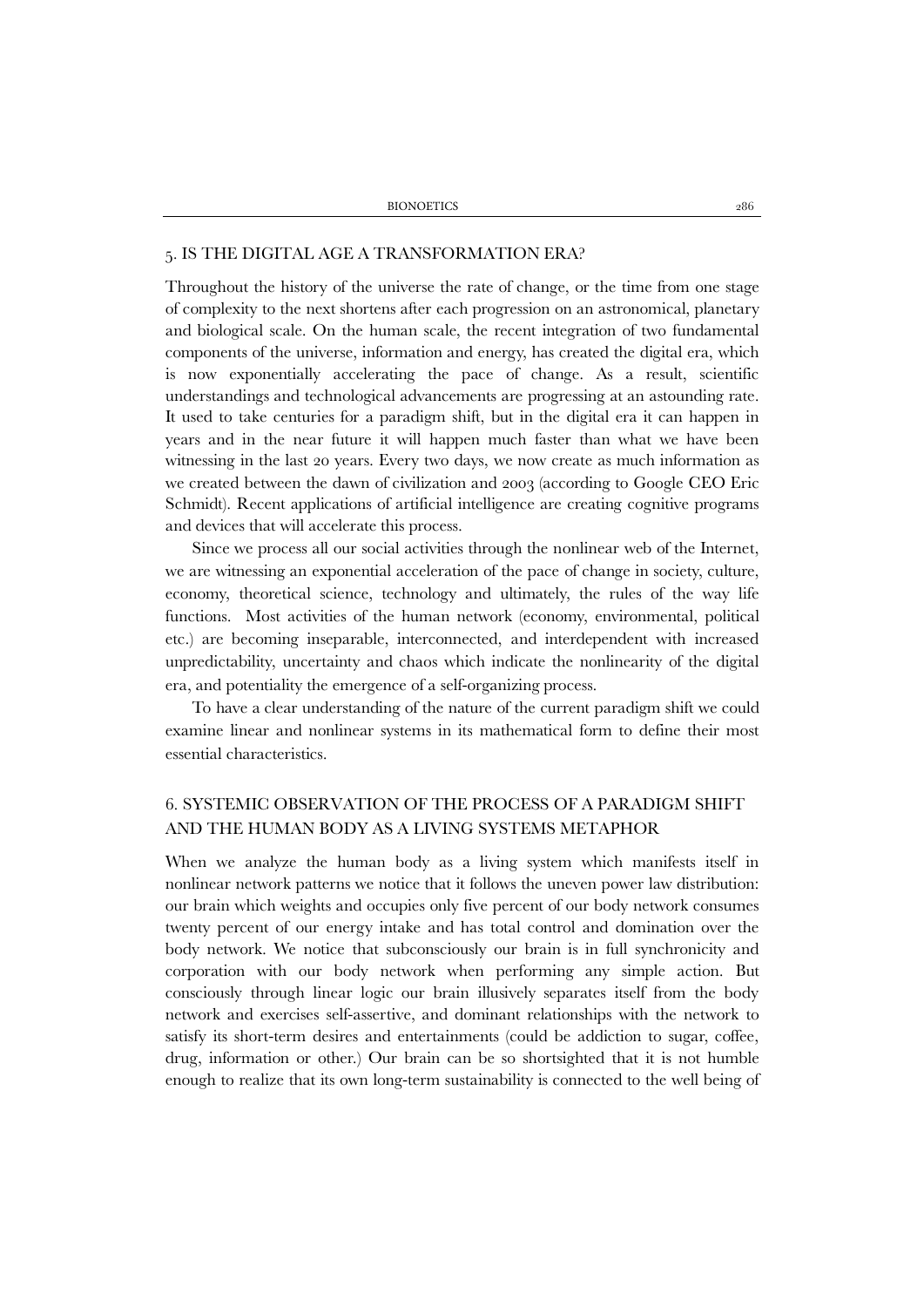the body's entire network.

Then we apply the same attitude in our relationship with earth, other species, and even among the human network which results in a dominate and competitive attitude toward the other members of the web of life.

Our body network is a self-organizing, self-regulating, and self-healing sustainable living system, but due to the domination of linear thinking it becomes unsustainable (self-assertive addictions and tendency to focus on negativity and expectations which creates stress). Therefore, the rote of unsustainable practices of human beings is a relationship problem and starts with behaving linearly in our nonlinear self-organizing body network first, and then we practice the same pattern of unsustainable relationships within the higher scale of living networks like the human network and our planet network. Therefore, the first step of the paradigm shift starts within our body network followed by practicing nonlinear relationships in any network that we are engaged with.

#### 7. OUR BRAIN IS A SELF-ORGANIZING LIVING SYSTEM

Our brain, like any living system, is a self-organizing cognitive open system based on feedback, which seeks to optimize its hidden potential. As we become passionate and judgmentally observant of our thoughts, feelings, and actions, using the values of the living system we create positive feedback that helps its self-organizing process to achieve its universal potentials and harmonizes our brain within (right-nonlinear and left-linear) and with the whole-body network. The latest research in neuropsychology indicates that when we set our deepest aspirations to be in harmony with the true nature of the living universe, our brain will respond positively and start manifesting it in reality.

# 8. HOW CAN THE INTERNET AS A SELF-SUSTAINABLE NETWORK PROVIDE GUIDELINES FOR THE PROCESS OF SUSTAINABILITY IN THE HUMAN NETWORK?

The living system of the universe structures itself as a hierarchy of cognitive networking processes: from subatomic particles to molecules, proteins, cells, human organs, the human body network, the human network, planets, solar systems, and galaxies. All of these networks provide a universally cognitive process capable of creating selfsustainable complexity through fundamentally simple processes, with unlimited creativity and efficiency.

Consider the human body as a metaphor for any complex living system: the body is a self-sustaining system that when acting subconsciously creates complex functions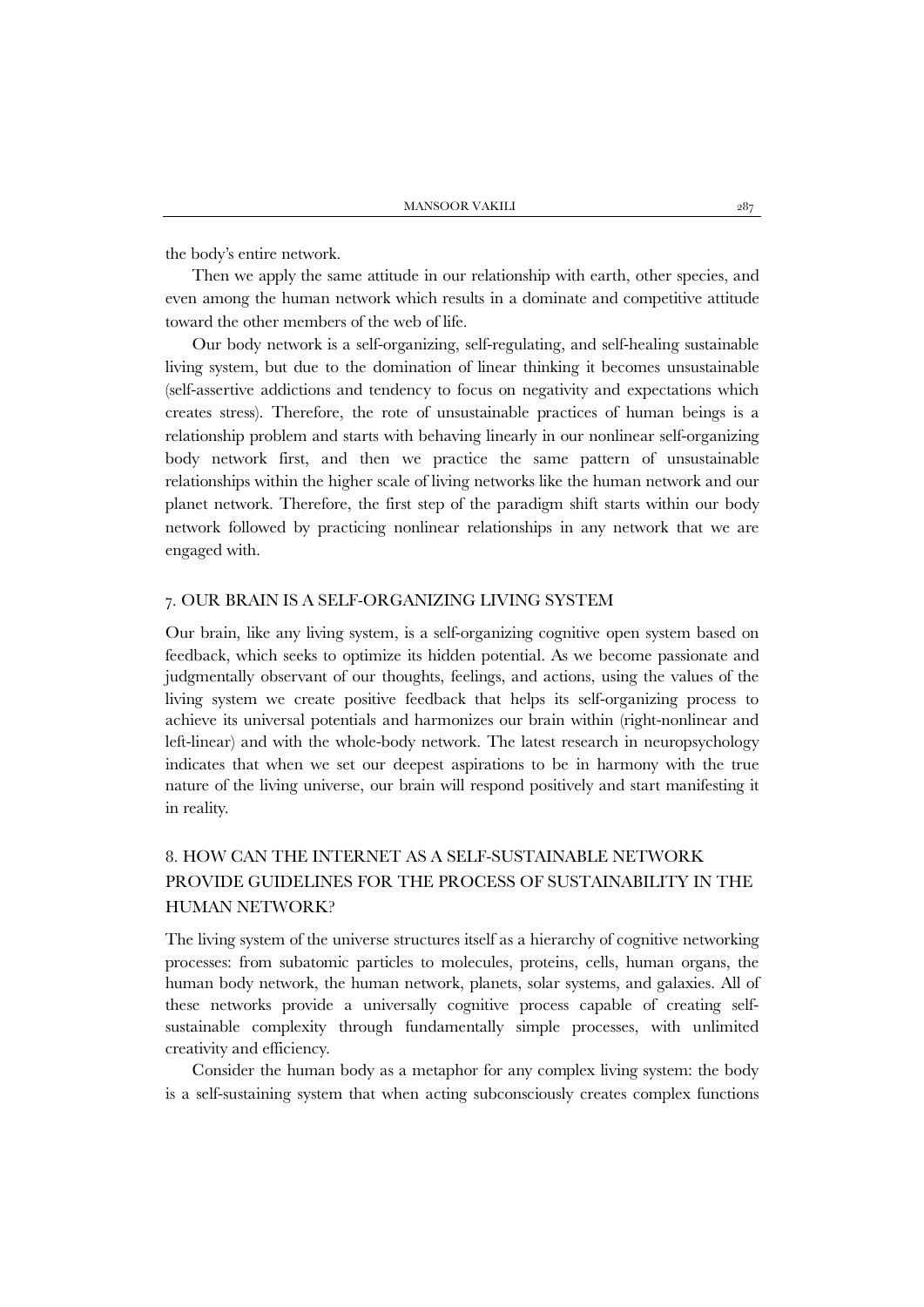with almost no effort, when the brain implements non-linear relationships based on cooperation and partnership within the system. However, because of the illusive separation of the mind from the body network, when the conscious human brain takes control of the system and acts in linear manner it creates an unsustainable relationship based on self-assertiveness and domination toward the body network**.** Self-similarly the earth as a living system has the same capability (and any level of the network in the universe, from subatomic particles to galaxies). Only when humanity as a hub in the earth network attempts to take control and dominate the earth network by participating linear thinking and relationships the system become unsustainable.

One of the most significant creations of the human linear mind is computing technology and the vast non-linear network of the Internet. The Internet is a working model of a massive sustainable network and observation of its behaviors are revealing the essential and universal behavioral patterns of networks and living systems. Recent research about the Internet indicates that, through power law distribution, the creation of hubs has a significant impact on the robustness and self-sustainability of nonlinear networks through the very important roles they play.

The hubs in all sustainable living networks implement a nonlinear relationship within the system. However, when some hubs are implementing linear behaviors toward other members of the living networks the system becomes unsustainable. In the earth network, humans' use of linear perception is the main cause of the unsustainability we are now experiencing.

When we analyze the human body as a living system we notice that it follows an uneven power law distribution: our brain, as the hub of the body network which weights and occupies only five percent of our body network, consumes twenty percent of the body's intake. Through this elusive separation our brain implements the linear relationship of total control and domination over the body network. Similarly, in the self-sustaining Earth network, even though the human sub-network is a small percentage of the overall species, it consumes a larger percentage of resources and eliminates other forms of life. The human network, acting as a hub, implements an unsustainable, self-assertive and dominant linear relationship toward the Earth's network rather than exercising a nonlinear systemic relationship based on cooperation and partnership.

It is surprising that the living planet would invest most of its resources to create such an unsustainable and inefficient human network. Possibly there are deeper cognitive reasons behind the creation of such a network. Consider that human selfawareness is part of a higher cognitive process of the larger networks' self-awareness (our planet and our solar system). The cognitive earth's living network wants to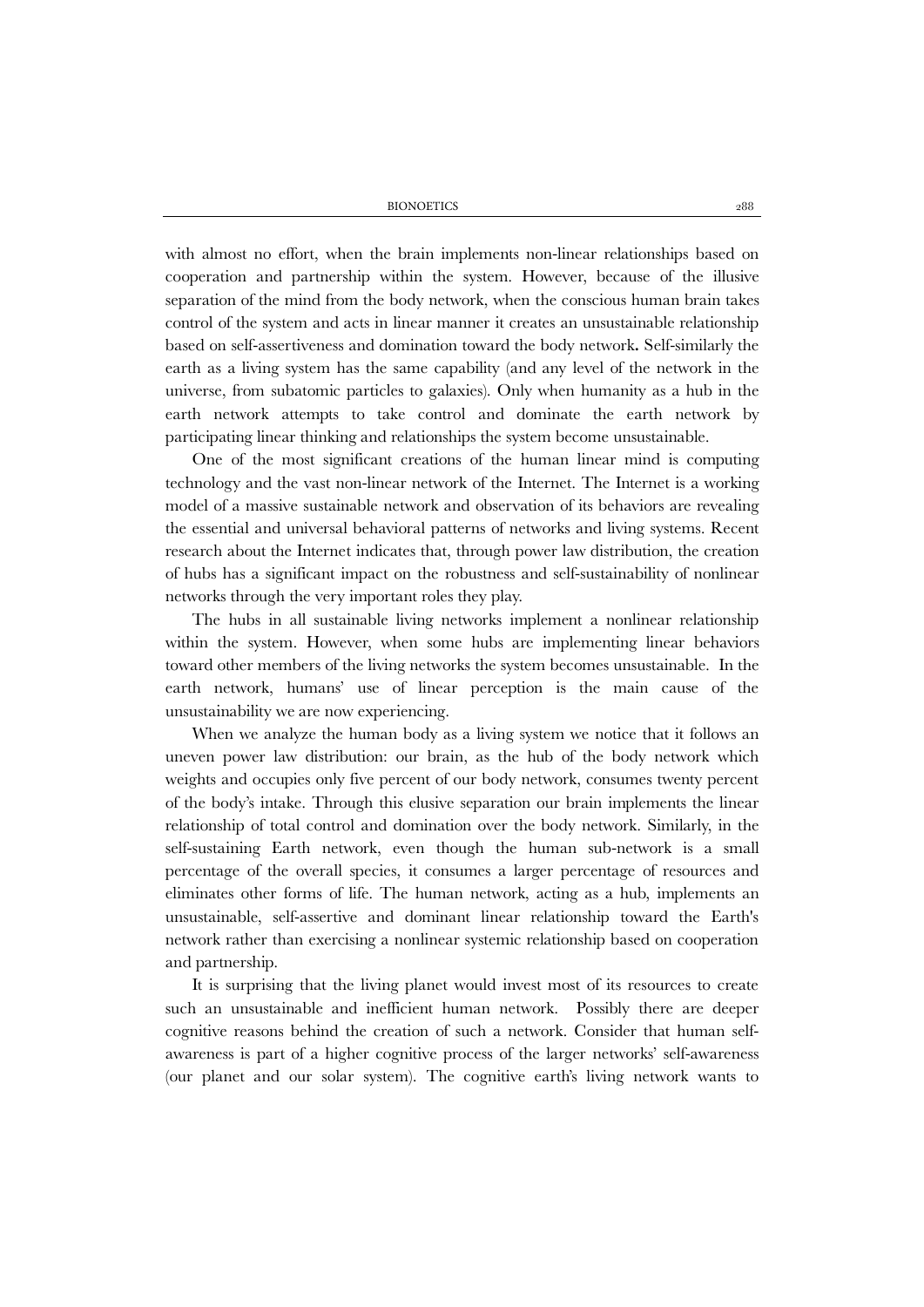manifest its hidden potentials and understand how and what it is and how it behaves; through the self-consciousness of human beings who are a part of that network, it has achieved self-awareness, and a vast, complex understanding of its system and the underlying mechanics that created and govern it. Furthermore, it has manifested its physical and metaphysical hidden potentials in the forms of art, science, technologies, emotions, and mystical experiences.

The cognitive earth living system is emerging into a new order. Evidence of this can be found anywhere increased chaos and unpredictability are observed, from record breaking temperatures and unprecedented storm cycles to social and political systems being restructured by unprecedented forces of change. Since we process our social and other activities through the Internet (a non-linear network) our activates are becoming highly connected, interdependent and inseparable, therefore becoming non-linearly emergent.

In this emergence period when we consider the human network as a major hub that has the most impact in the planet network, it signifies the importance of a systemic shift to the non-linear participation of human beings on the individual level and the whole human network. Even though linear thinking has been the dominant way of thinking for centuries, there is an inherent tendency both on the individual level and the human network level to self-organize and act holistically, which are non-linear behaviors. In our body network our brain is a self-organizing living system; when we start observing our thoughts and actions with systemic values it creates a feedback system and acts as a strange attractor to self-organize our brain holistically. Similarly, the human network is a self-organizing living system too.

Within the intellectual sub-network of the human network, there are systems and network thinkers who are hubs that their cooperative participation is essential to this emerging process. These individuals can implement nonlinear relationships within their network to enact change in the earth network and enable it to evolve to the next level of understanding, self-sustainability and robustness. These people have the knowledge to simplify and clarify how we could perform as creative, efficient and sustainable members of the living universe as long as we shift our linear relationships and corresponding values to systemic relationships, using cooperative networking relationships and participation among the hubs in systems and network theorists who have the most knowledge, connections and potential influence.

Recently there has been an increase in spiritual movements that are intuitively recognizing the emergence of a new consciousness. For the most part these movements consist of individuals and organizational hubs that are in tune with the concept of our planet as a living system but may not be aware of the current achievements of systems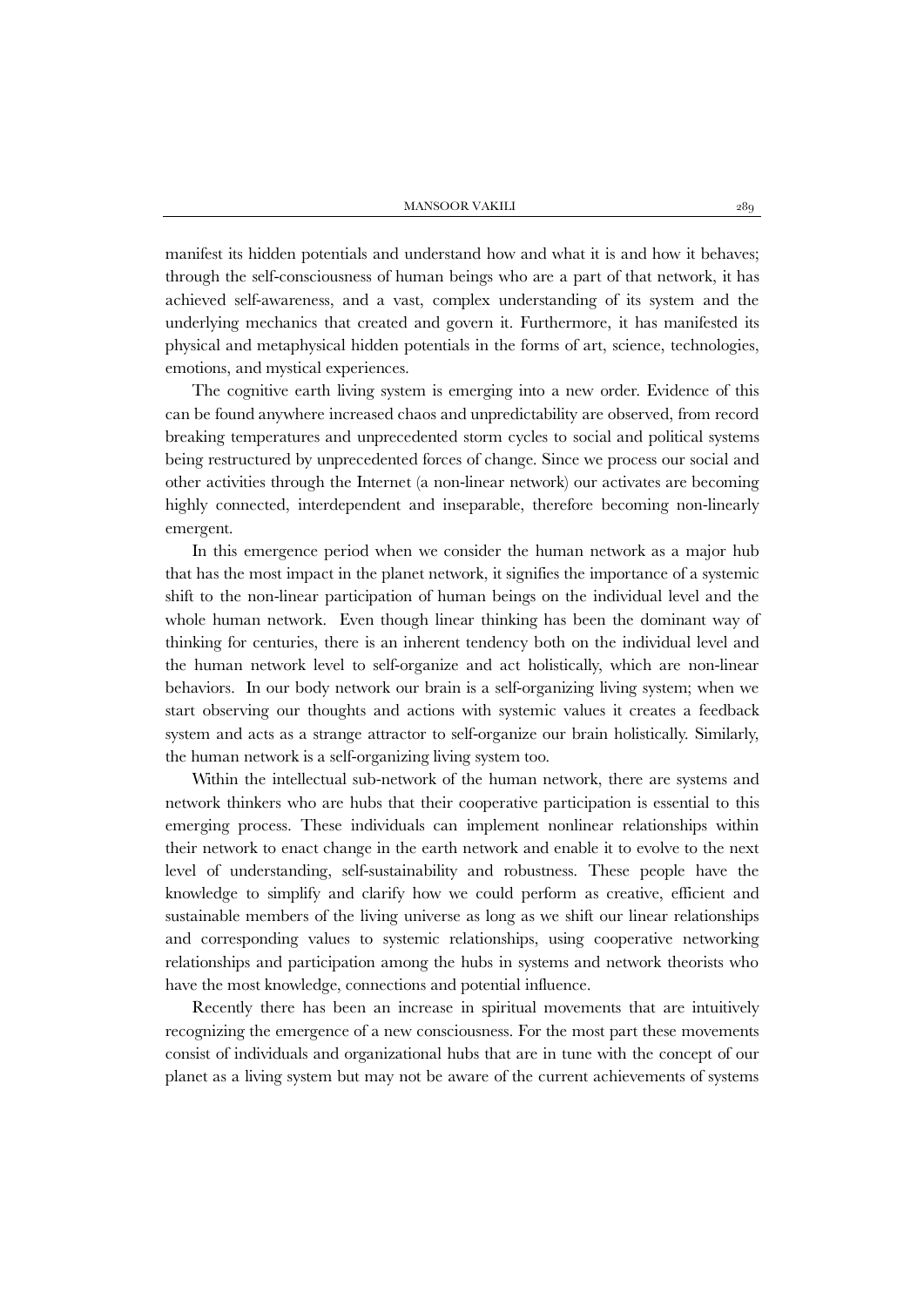and networking theories and their significance to this emergence. Both these new spiritual movements and systems thinkers are hubs with overlapping beliefs; if they were to connect to each other their combined networks could wield significant influence. Most network members that are not hubs (called weak connections) perform as cognitive bridges to connect one network to other networks, I consider myself one of the weak connections who wish to bridge the science and spirituality networks, but I need the help of hubs from both disciplines to make a significant impact in this critical emergence period.

#### IN CONCLUSION

The Universe is a self-organizing, self-sustaining, and cognitive living system which structures itself as a hierarchy of cognitive networking processes. These network processes are fundamentally simple, with unlimited functionality and content of information, capable of communicating and guiding their sub-networks. This concept was part of ancient wisdoms which discovered the patterns of communication through their observations, but due to the domination of linear thinking and perception has been totally neglected in the modern world.

The cognitive earth's living network has achieved self-awareness, which is started with human being self-awareness. Using our self-awareness, we have developed linear perception and thinking (or logic) that created the elusive separation of human beings from the living universe. By implementing linear values -relationships- and reductionist science we have sought to discover the laws of the universe in order to dominate the nature. However, in this quest for knowledge our linear perception has resulted in unsustainable practices. Fortunately, in the digital age the same linear logic and reduction science has led us to discover the nonlinear theories (such as systems and network theory) which have enabled us to discover the universal nonlinear laws, and relationships that govern the living universe and now allow us to rejoin the living earth in harmony and cooperation in sustainable way.

This process starts with establishing nonlinear relationships within the human body network and specifically in our brain as a hub and then expands to larger human networks such as intellectual, social and economic networks. Furthermore, since linear thinking and reduction science could not explain the nonlinear nature of metaphysical and mystic experiences and knowledge they would instead deny and ignore the most powerful metaphysical potentials of living Universe and spiritual experiences of the human network. Systems thinking by proving that universe is alive allows us to rejoin with the mystical traditions of the ancient world with the same beliefs and eventually led to the cooperation not the domination of the left and right brain, masculine and